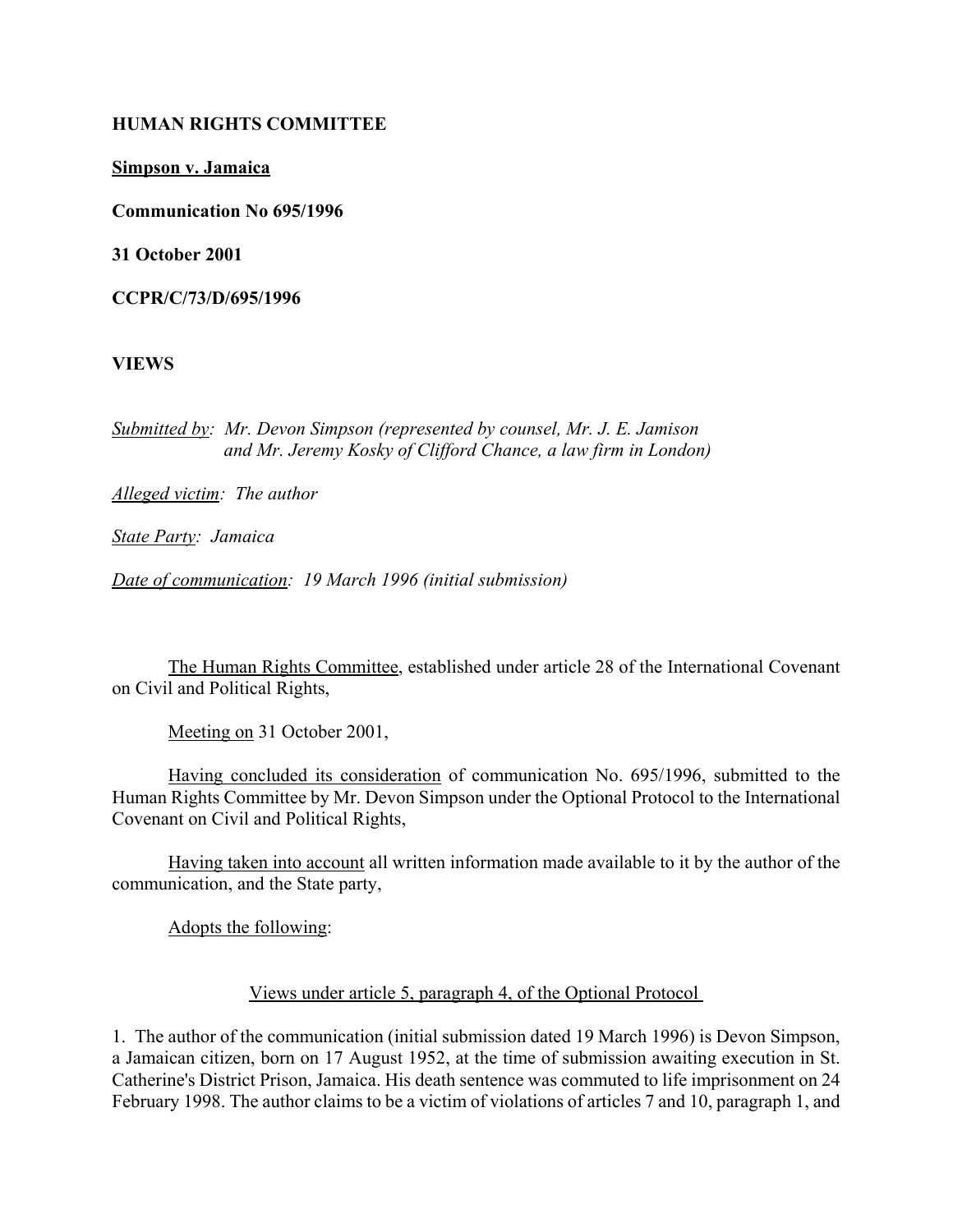14, of the International Covenant on Civil and Political Rights. He is represented by counsel.

### **Facts as presented by the author**

2.1 On 15 August 1991, the author was arrested on suspicion of murder. He was assaulted by the police and was refused medical treatment. He did not bring this matter to the attention of the authorities, as he was not aware that the beatings violated his rights. He was kept in a cell with 17 other inmates at the Half-Way-Tree Police Lock Up, where some of the inmates had already been convicted. Shortly afterwards, he was moved to the General Prison, where he shared a cell of 8 by 4 feet with five other inmates. There was no artificial light in the cell, no slop bucket, and he was only allowed to use the toilet once a day.

2.2 The author was provided with a lawyer by the Court Registrar as he did not have the means to hire one privately. He did not meet his lawyer before the preliminary hearing and his representation at the preliminary hearing was poor. The author's lawyer was not present for the hearing of two of the four prosecution witnesses as he claimed that he had to leave to be present in another court.

2.3 At trial the author was represented by three lawyers. The author only met one of the lawyers on one occasion for 15 minutes before the beginning of the trial. The lawyers did not sufficiently challenge the evidence against the author. In particular, the description given by one of the prosecution witnesses of the attacker, did not correspond with his physical characteristics, and this was not sufficiently pointed out by the author's lawyer. Consultations between the author and his lawyers during the trial were irregular.

2.4 At the beginning of the trial, the author was charged with two counts of non-capital murder. However, on the fifth day of the trial, the Judge allowed the amendment of the charges to capital murder. The author was re-arraigned, although, apparently by error, the charges put to the author were again charges of non-capital murder. Despite this, the judge appears to have assumed that he was hearing a capital murder trial. The author states that as a result of the amendment, he became nervous and consequently did not give a clear statement from the dock.

2.5 On 6 November 1992, the author was convicted of two offences of capital murder and sentenced to death by the Home Circuit Court in Kingston. (1)

2.6 Since his conviction, the author has been confined in a cell alone for periods of up to 22 hours each day, most of his waking time is spent in darkness making it impossible for him to keep occupied. Slop buckets are used, filled with human waste and stagnant water, and only emptied once per day. There is also no running water provided in the author's cell. Consequently, the author has to wait until he is released to get running water which he then stores in a bottle. It is also stated that the author slept on cardboard and newspapers on concrete until October 1994 when he was provided with an old mattress.

2.7 For several years the author has been experiencing an undiagnosed and untreated medical condition giving rise to symptoms of great pain and swelling in his testicle. He complains of a back problem, from which he has suffered since childhood, and which makes it difficult for him to sit upright for a long period of time. He has also developed eye problems because of the darkness in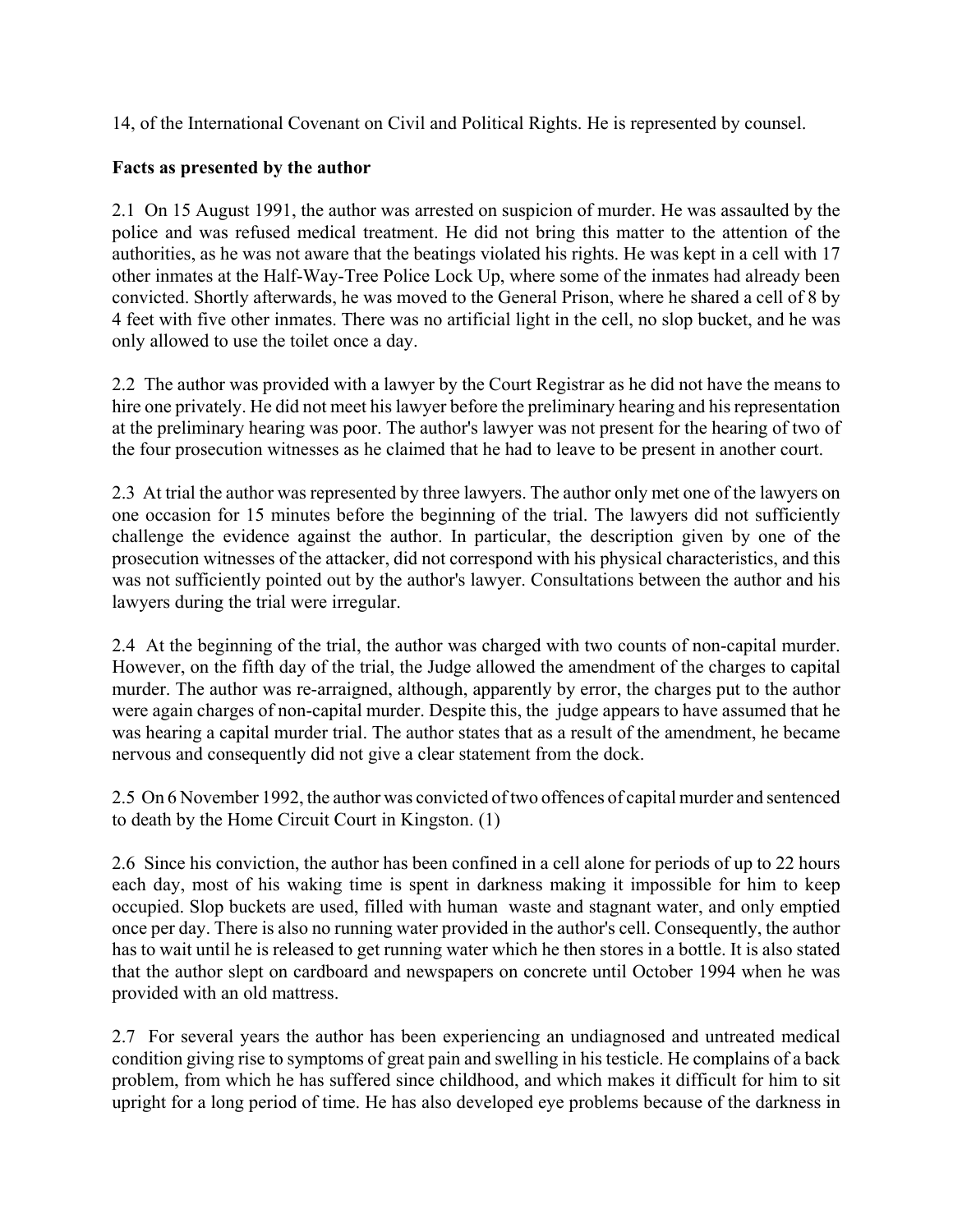his cell. Although he was visited by a doctor in prison, the tablets the author has been given do not provide any relief and he has been refused specialist treatment.

2.8 Leave to appeal against convictions was granted by the Court of Appeal and the appeal was heard from 13 to 15 April and on 9 May 1994. The Court of Appeal allowed the author's appeal against both convictions of capital murder. It substituted convictions of non-capital murder, and passed a sentence of death upon the author, pursuant to section 3 (1A) of the Offences Against the Person (Amendment) Act 1992, which provides that multiple convictions of non-capital murder carry the death sentence. The author then appealed to the Judicial Committee of the Privy Council; the author's counsel considered that there were no grounds in law to appeal against conviction and petitioned solely against sentence. Special leave to appeal as a poor person was granted and the appeal was heard on 12 February 1996; on 7 March 1996, the Privy Council refused the appeal and upheld the imposition of the death sentence.

2.9 On 19 March 1996 the author, through his lawyers, petitioned the Human Rights Committee that a stay of execution be requested under rule 86 of its rules of procedure. On 4 April 1996, the author was placed in the "condemned cell" where a warrant for his execution on 18 April 1996 was read to him. On 11 April 1996, the Human Rights Committee, through its Special Rapporteur for New Communications, requested the State party not to carry out the death sentence against Simpson while his communication was under examination by the Committee. On 12 April 1996, the State party granted the author a stay of execution.

## **The complaint**

3.1 Counsel claims that the author is a victim of violations of articles 7 and 10, paragraph 1, of the Covenant. The author was held in St. Catherine's District Prison on death row for over five years, which is said to constitute inhuman and degrading treatment. Counsel submits that, according to the Privy Council's judgement in Earl Pratt & Ivan Morgan v. the Attorney General of Jamaica [1994] 2 AC 1, "... in any case in which an execution is to take place more than 5 years after sentence there will be strong grounds for believing the delay is such as to constitute inhuman or degrading punishment or other treatment".

3.2 Additionally, counsel claims that: (a) the conditions, described above in paragraphs 2.1 and 2.6, in which the author has been detained since his arrest, as well as his lack of medical treatment described above in paragraphs 2.1 and 2.7, amount themselves to cruel, inhuman and degrading treatment and punishment, in breach of articles 7 and 10, paragraph 1, of the Covenant; and (b) the period of delay, when addressed in the context of the conditions of detention and lack of medical treatment, constitutes a breach of articles 7 and 10, paragraph 1, of the Covenant. In this respect, counsel submits that numerous non-governmental organizations (2) have reported on the appalling conditions of the prison regime at St. Catherine's District Prison, observing that the facilities are poor: no mattresses, bedding or furniture in the cells; no sanitation in the cells; broken plumbing, piles of refuse and open sewers; until 1994 there was no artificial lighting in the cells; there are only small air vents through which natural light can enter; no employment opportunities available to inmates; no proper facilities to wash and infrequent permission to wash; no doctor attached to the prison, so that medical problems are generally treated by warders who receive very limited training; and inmates on death row occupy single cells where they are generally confined more than 18 hours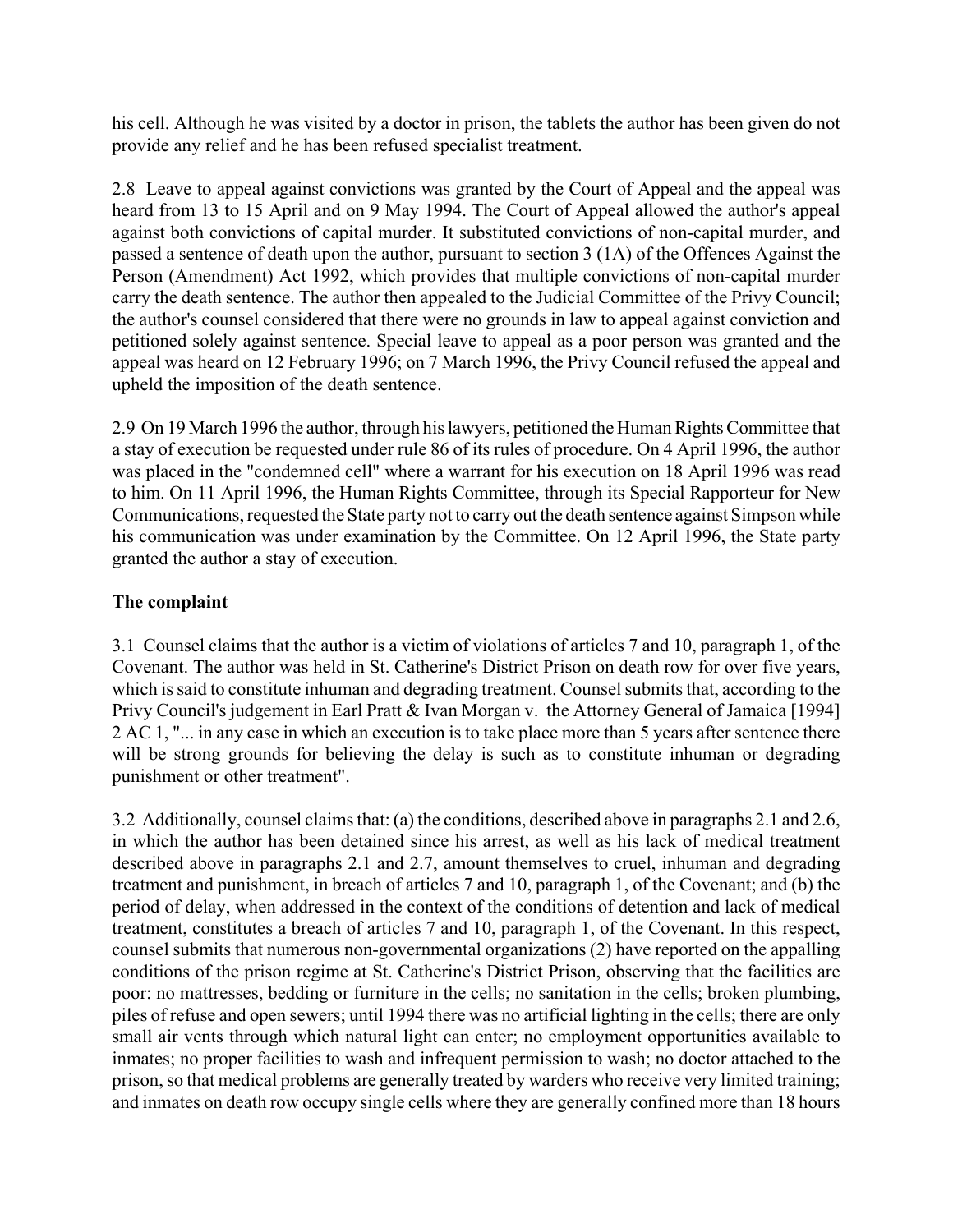per day. (3)

3.3 Counsel cites the Committee's Views on communication No. 458/1991 (A. Mukong v. Cameroon), in which the Committee stated that "certain minimum standards regarding the conditions of detention must be observed regardless of the State party's level of development. (...) It should be noted that these are minimum requirements which the Committee considers should always be observed, even if economic or budgetary considerations may make compliance with these obligations difficult".

3.4 Counsel also claims that the author is a victim of article 14, paragraph 3 (g), because he was assaulted in the police station after his arrest.

3.5 In addition, counsel complains about the mental anguish, caused to the author by his placement in the "condemned cell". It is argued that the author's state of mind at the time rested so much on the belief that a stay of execution would be put in place, that the failure of the Human Rights Committee to issue a rule 86 request, seeking a stay of execution on behalf of the author, within a reasonable time was inhuman and degrading.

3.6 Counsel refers to the irregularity in amending the charges against the author during the trial, and claims that the irregularity was such that the Court of Appeal should have ordered a retrial, rather than correcting it on paper by substituting convictions of non-capital murder. It is alleged that the Court of Appeal's failure to do so amounts to a violation of article 14, paragraph 1, in that the author was denied a fair trial.

3.7 It is also argued that, because of the amendment to the charges on the fifth day of the trial, article 14, paragraph 3 (a) and (b), were violated, since the author did not have time to communicate with his attorney about the true nature of the charge against him, and did not appreciate the consequence of the charges being upheld. It is argued that the defence may well have been conducted differently, if the author had been informed at the outset that he would be charged with capital murder. In this context, it is pointed out that the author's case was one of the first to be tried under the Offences against the Person (Amendment) Act 1992, and that Jamaican practitioners at the time were still grappling with the meaning and implications of the amended Act.

3.8 It is further claimed that, prior to the preliminary hearing, the author had inadequate time and facilities to prepare his defence and communicate with his attorney, in violation of article 14, paragraph 3 (b), and an inadequate opportunity to examine or procure witnesses, in violation of article 14, paragraph 3 (e). In this context, counsel claims that the fact that the author did not meet with his lawyer prior to the preliminary hearing violates paragraph 3 (b), and his lawyer's failure to be present for the examination of two of the witnesses violates paragraph 3 (e). Counsel claims that as there was insufficient preparation for his preliminary hearing, this culminated in poor quality representation at the trial hearing (4). Counsel also claims a violation of article 14, paragraph 3 (b) because of the lack of consultation he had with his lawyer prior to the hearing itself. He claims that the author was only allowed 15 minutes with his lawyer when the prison warden asked her to leave. In addition, counsel claims a violation of article 14, paragraph 3 (e) because of counsel's behaviour during the trial as described in paragraph 2.3 above.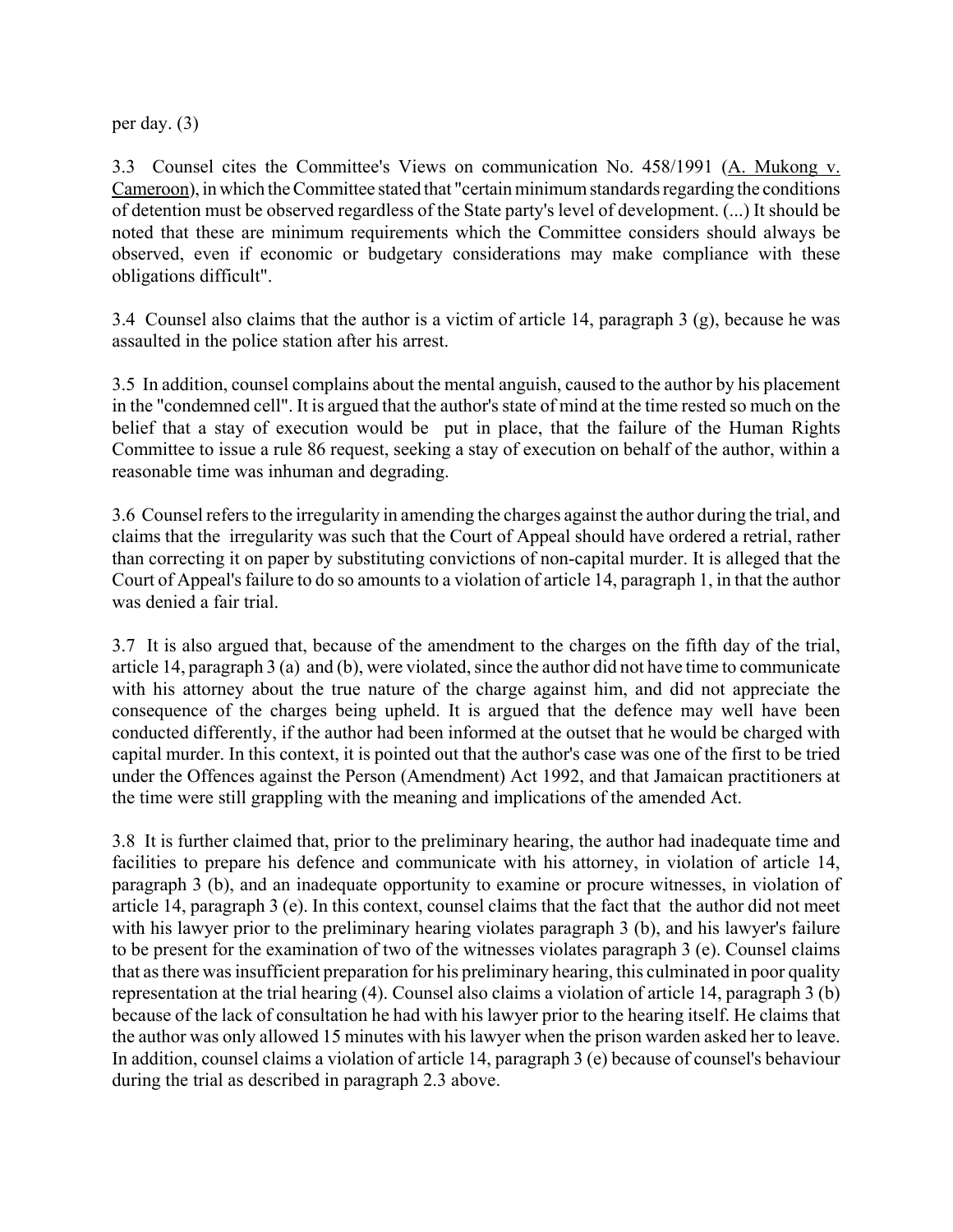3.9 Counsel notes that with the Privy Council's decision, all available domestic remedies have been exhausted. He adds that a constitutional motion to the Supreme (Constitutional) Court of Jamaica is not a remedy available to the author. (5) Counsel further claims that constitutional remedies are in practice not available to indigents such as his client, since the State party does not provide legal aid for constitutional motions. He also claims that administrative remedies available to the author do not give a reasonable prospect of success. (6)

### **State party's submission on admissibility and counsel's comments thereon**

4.1 In its submission of 10 October 1996, the State party denies that the length of the author's stay on death row constitutes a breach of the Covenant and refers to the Committee's jurisprudence. The State party also denies that the conditions of the author's detention on death row constitute a violation of article 10 of the Covenant.

4.2 In a further submission, dated 12 March 1997, the State party addresses the author's complaint concerning the amendment of the charges against him. The State party notes that this complaint was addressed by the Court of Appeal which chose to substitute convictions of non-capital murder. However, this decision did not affect the death sentence, because the Court of Appeal held that under the applicable statute the sentence for capital murder and for the instant case of multiple non-capital murder was the same. Thus, the State party is of the opinion that the matter was adequately dealt with by the Court of Appeal.

4.3 As to the manner in which counsel conducted the defence at trial, the State party does not accept that there was a breach of the Covenant for which the State can be held responsible. The State party explains that a thorough reading of the Act would show that where a person is convicted of more than one offence of non-capital murder, the outcome will be a death sentence.

4.4 With regard to the author's claim that he was assaulted by the police upon arrest, the State party notes that he did not bring this matter to the attention of the authorities, allegedly because he did not know that the beatings violated his rights. The State party finds this very difficult to believe and states that in the absence of any evidence to support the author's allegation, it does not accept that the alleged beating occurred.

4.5 With regard to the author's representation at the preliminary hearing, the State party submits that it is its responsibility to appoint competent counsel, but denies any responsibility for the way counsel conducts the defence.

4.6 The State party indicates that, with respect to the alleged violations of articles 7 and 10 (1), it will investigate the allegations concerning the alleged lack of medical treatment as well as the circumstances under which the author was placed in the condemned cell.

5.1 In a letter, the author states that on 5 March 1997, during a search, the warders destroyed his bed, some of his clothes, and some documents he had in his cell. They also removed his light bulb.

5.2 In his comments on the State party's submission on 12 March 1997, counsel argues that it is not enough for the State party to say that the result of the trial was fair, even though the conduct of the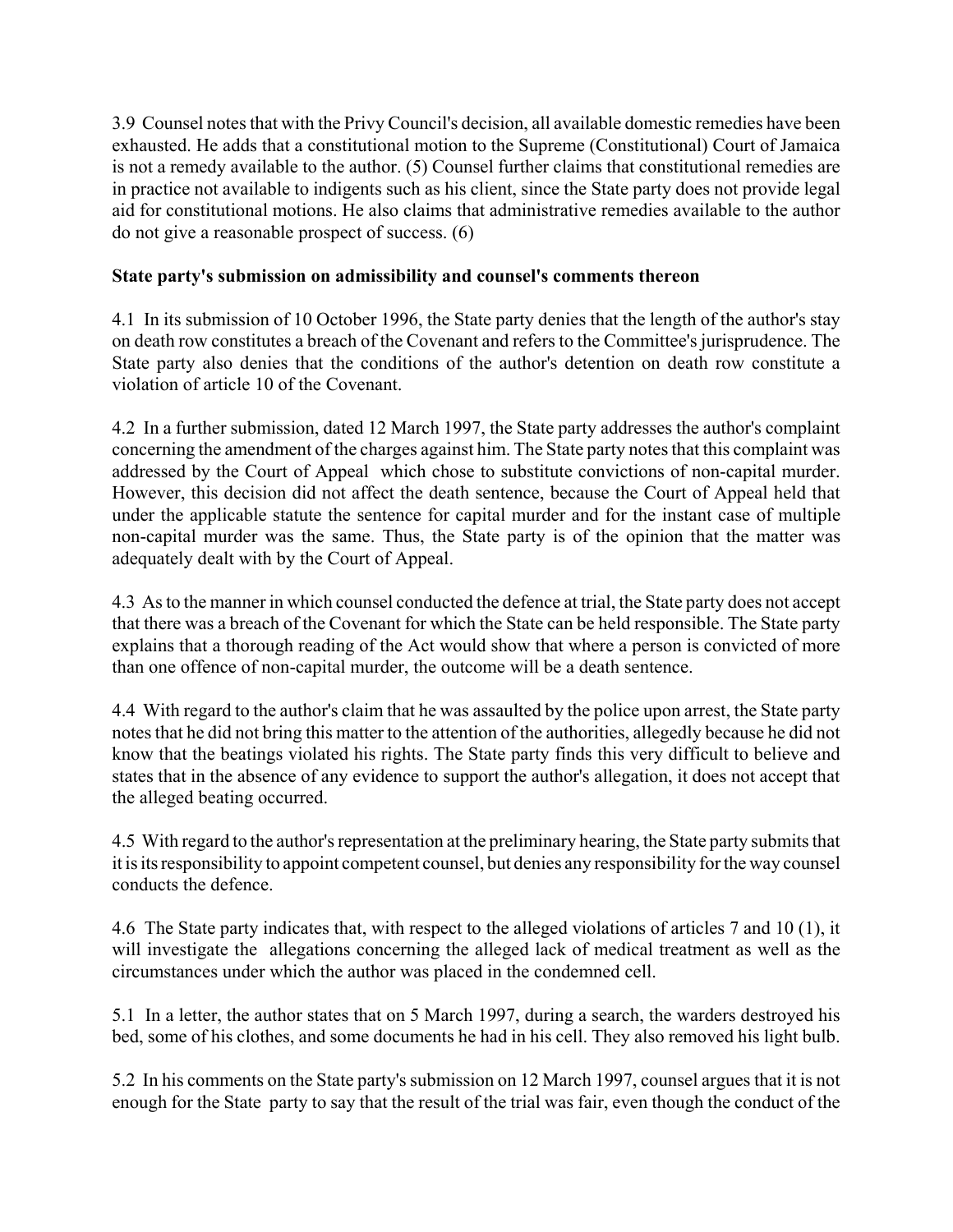trial was irregular. Counsel underlines that the effect of the last minute amendment to the charges was not confined to the sentence, but had an impact on the author's mental state, which in turn affected the way and the extent to which he was able to participate in the conduct of his own defence. According to counsel, this may have affected the nature of the evidence adduced in Court. The Court of Appeal should thus have ordered a retrial and not simply substituted the sentence.

5.3 With regard to the representation at the preliminary hearing, counsel argues that any lawyer who fails to listen to the evidence of two out of four of the prosecution witnesses and who fails to discuss the case with his client before the hearing cannot be described as "competent".

## **Admissibility considerations**

6.1 During its sixty-fourth session, the Committee considered the admissibility of the communication.

6.2 With regard to counsel's claim that there was insufficient time to prepare the author's defence, since his lawyers came to see him only once before the trial, the Committee noted that it would have been for the author's representatives or the author himself to request an adjournment at the beginning of the trial, if they felt that they did not have enough time to prepare the defence. It appears from the trial transcript that no adjournment was sought at the beginning of the trial, and that on a further occasion, an adjournment was granted by the judge to the defence counsel to study new evidence. The Committee considered therefore that this claim was inadmissible under article 2 of the Optional Protocol, as being unsubstantiated. (para. 3.8)

6.3 With respect to the complaint that the author's representative did not properly cross examine the witnesses against him, the Committee recalled its jurisprudence that a State party cannot be held responsible for the conduct of a defence lawyer, unless it was or should have been manifest to the judge that the lawyer's behaviour was incompatible with the interests of justice. (7) The Committee were of the view that, in this instant case, there was no reason to believe that counsel at trial was not using her professional judgement in the interests of her client, and this part of the communication was thus considered inadmissible under article 2 of the Optional Protocol. (para. 3.8)

6.4 With regard to the claim under article 14, paragraph 3 (a) and (b), in respect of the amended charges against the author, the Committee noted that any irregularity caused by the amendment of the charges in this respect was redressed by the Court of Appeal's decision to quash the convictions of capital murder. This part of the communication was thus considered inadmissible under article 2 of the Optional Protocol. (para. 3.7)

6.5 With regard to the claim that the Court of Appeal's decision to change the author's convictions of capital murder to convictions of non-capital murder amounted to a denial of justice, and that the Court should have ordered a retrial instead, the Committee noted that this matter was not raised at the hearing of the author's appeal to the Judicial Committee of the Privy Council, where the only issue argued was the sentence, not the convictions. This part of the communication was thus considered inadmissible for non-exhaustion of domestic remedies. (para. 3.6)

6.6 With regard to the claim that the author was beaten upon arrest and that he was not given any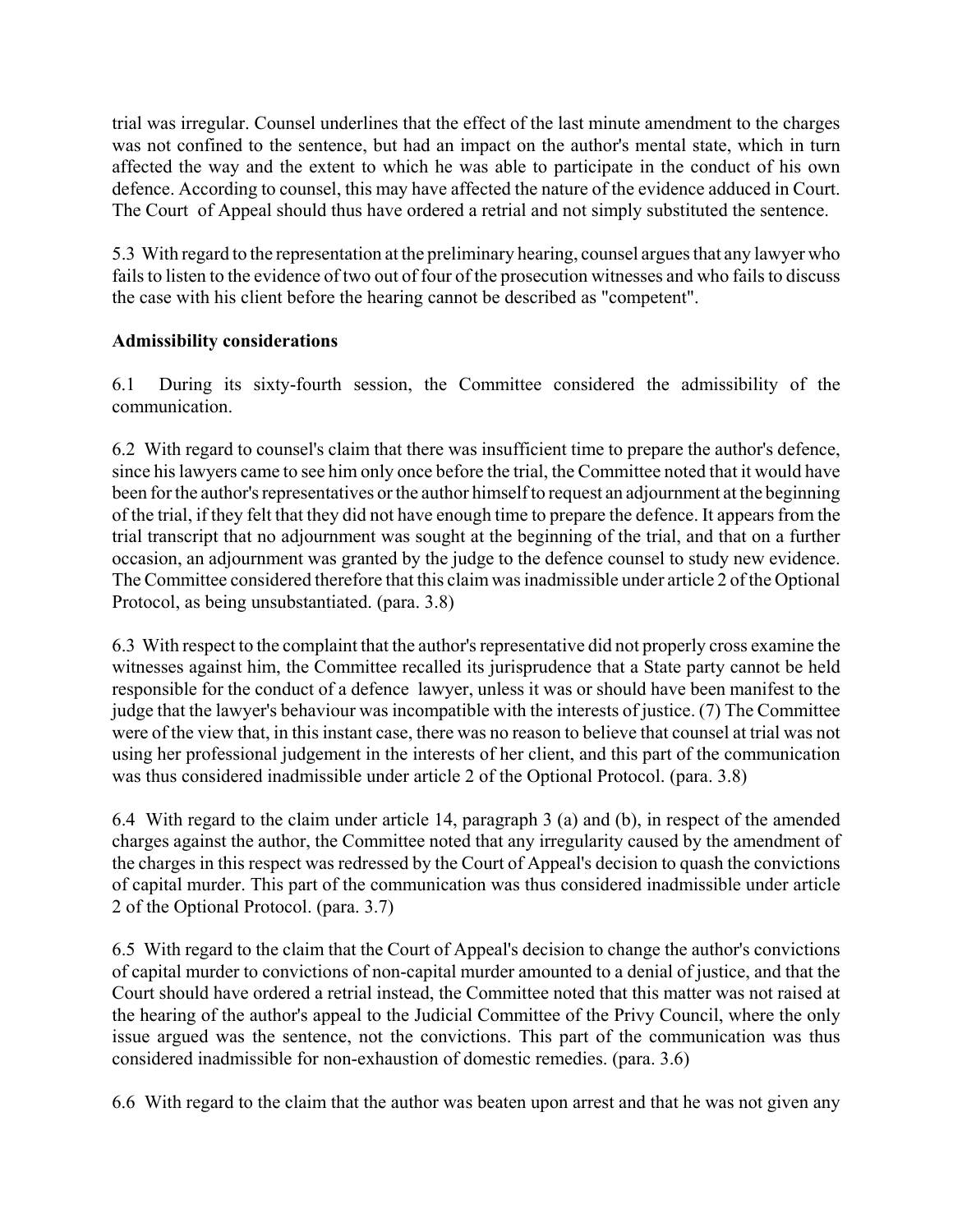medical treatment in August 1991, the Committee noted that this claim was not brought to the attention of the authorities on any occasion before the author's complaint to the Committee. This part of the communication was thus considered inadmissible for non-exhaustion of domestic remedies. (para. 2.1)

6.7 On the issue of a violation of articles 7 and 10, paragraph 1, of the Covenant because of the time the author spent on death row, the Committee referred to its jurisprudence (8) that detention on death row for a specific period of time does not violate the Covenant, in the absence of further compelling circumstances. In the instant case, the Committee considered that, as the author had not invoked any ground, other than the period of time, in substantiation of his claim, this part of the communication was inadmissible under article 2 of the Optional Protocol. (para. 3.1)

6.8 With regard to the claim that the author suffered mental anguish because he was read a warrant of execution although his lawyer had presented a communication to the Human Rights Committee, the Committee considered that the fact that it had not requested a stay of execution before the warrant of execution was read to the author, cannot amount to a violation of the Covenant attributable to the State party. This part of the communication was thus considered inadmissible under article 1 of the Optional Protocol. (para. 3.5)

6.9 The Committee noted that the State party had indicated that it would investigate the author's complaints concerning the conditions of the author's detention and the lack of medical treatment. The Committee considered that these claims, as well as the author's claims concerning the conditions of his pretrial detention, are admissible and should be examined on the merits.

6.10 The Committee also considered that the claim that the author's representative at the preliminary hearing was absent for the hearing of two out of four prosecution witnesses may raise issues under article 14, paragraph 1 and 3 (d), which should be examined on the merits.

# **Issues and proceedings before the Committee**

7.1 The Human Rights Committee has considered the present communication in the light of all the information made available to it by the parties, as provided for in article 5, paragraph 1, of the Optional Protocol. The Committee notes with concern that the State party has not provided any further information clarifying the matters raised by this communication since the decision on the admissibility of the communication. The Committee recalls that it is implicit in article 4, paragraph 2, of the Optional Protocol, that a State party examine in good faith all the allegations brought against it, and that it provide the Committee with all the information at its disposal. In the light of the failure of the State party to cooperate with the Committee on the matter before it, due weight must be given to the authors' allegations, to the extent that they have been substantiated.

7.2 As to the allegation of a violation of articles 7 and 10 of the Covenant, the Committee notes that counsel has provided specific and detailed allegations concerning inappropriate conditions of detention prior to his trial and since his conviction, and lack of medical treatment. The State party has not responded to these allegations with specific responses but in its initial submission merely denies that the conditions constitute a violation of the Covenant and then goes on to say that it would investigate these allegations, including the allegation of the failure to provide medical treatment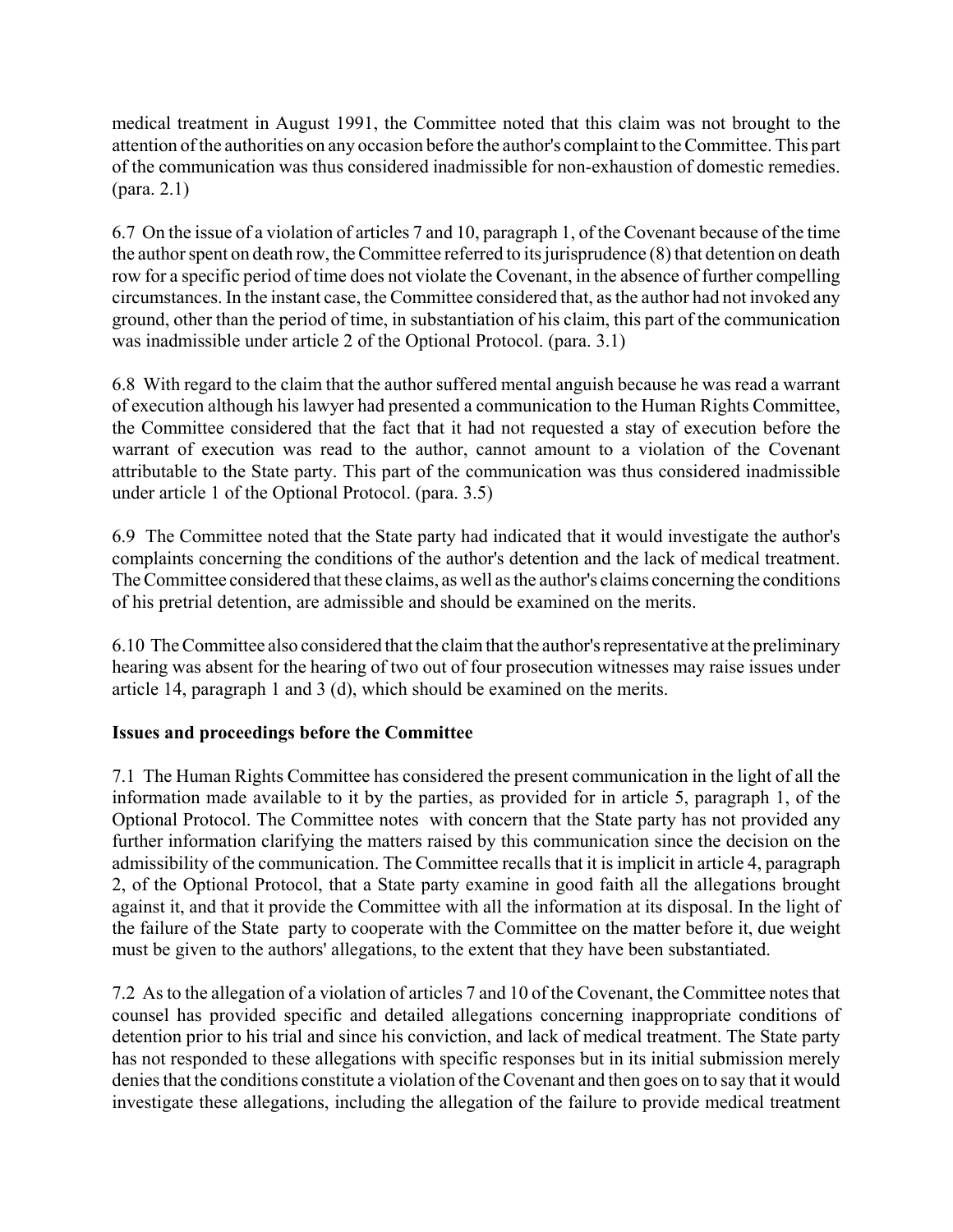(para. 4.6). The Committee notes that the State party has not informed the Committee of the outcome of its investigations. In the absence of any explanation from the State party, the Committee considers that the author's conditions of detention and his lack of medical treatment as described violate his right to be treated with humanity and with respect for the inherent dignity of the human person and are therefore contrary to article 10, paragraph 1. In light of this finding in respect of article 10, a provision which deals with the situation of persons deprived of their liberty and encompasses the elements set out generally in article 7, it is not necessary to consider separately the claims arising under that article. (para. 3.2)

7.3 With respect to counsel's allegation that the author's lawyer was absent for the hearing of two of the four witnesses during the preliminary hearing, the Committee decided in its admissibility decision that this allegation may raise issues under article 14, paragraph 1 and paragraph 3 (d). The Committee recalls its prior jurisprudence that it is axiomatic that legal assistance be available at all stages of criminal proceedings, particularly in capital cases (9). It also recalls its decision in communication No. 775/1997 (Brown v. Jamaica), adopted on 23 March 1999, in which it decided that a magistrate should not proceed with the deposition of witnesses during a preliminary hearing without allowing the author an opportunity to ensure the presence of his lawyer. In the present case, the Committee notes that it is not disputed that the author's lawyer was absent during the hearing of two of the witnesses nor does it appear that the magistrate adjourned the proceedings until her return. Accordingly, the Committee finds that the facts before it disclose a violation of article 14, paragraph 3 (d), of the Covenant. (para. 3.8)

8. The Human Rights Committee, acting under article 5, paragraph 4, of the Optional Protocol to the International Covenant on Civil and Political Rights, is of the view that the facts as found by the Committee reveal a violation by Jamaica of articles 10, and 14, paragraph 3 (d) of the Covenant.

9. Pursuant to article 2, paragraph 3 (a), of the Covenant, the Committee considers that the author is entitled to an appropriate remedy, including adequate compensation, an improvement in the present conditions of detention and due consideration of early release.

10. Bearing in mind that, by becoming a State party to the Optional Protocol, the State party has recognized the competence of the Committee to determine whether there has been a violation of the Covenant or not and that, pursuant to article 2 of the Covenant, the State party has undertaken to ensure to all individuals within its territory and subject to its jurisdiction the rights recognized in the Covenant to provide an effective and enforceable remedy in case a violation has been established, the Committee wishes to receive from the State party, within 90 days, information about the measures taken to give effect to its Views.

 $\mathcal{L}_\text{max}$  , where  $\mathcal{L}_\text{max}$ 

<sup>\*</sup> The following members of the Committee participated in the examination of the present communication: Mr. Abdelfattah Amor, Mr. Nisuke Ando, Mr. Prafullachandra Natwarlal Bhagwati, Ms. Christine Chanet, Mr. Maurice Glèlè Ahanhanzo, Mr. Louis Henkin, Mr. Ahmed Tawfik Khalil, Mr. Eckart Klein, Mr. David Kretzmer, Mr. Rajsoomer Lallah, Mr. Rafael Rivas Posada, Sir Nigel Rodley, Mr. Martin Scheinin, Mr. Ivan Shearer, Mr. Hipólito Solari Yrigoyen and Mr. Maxwell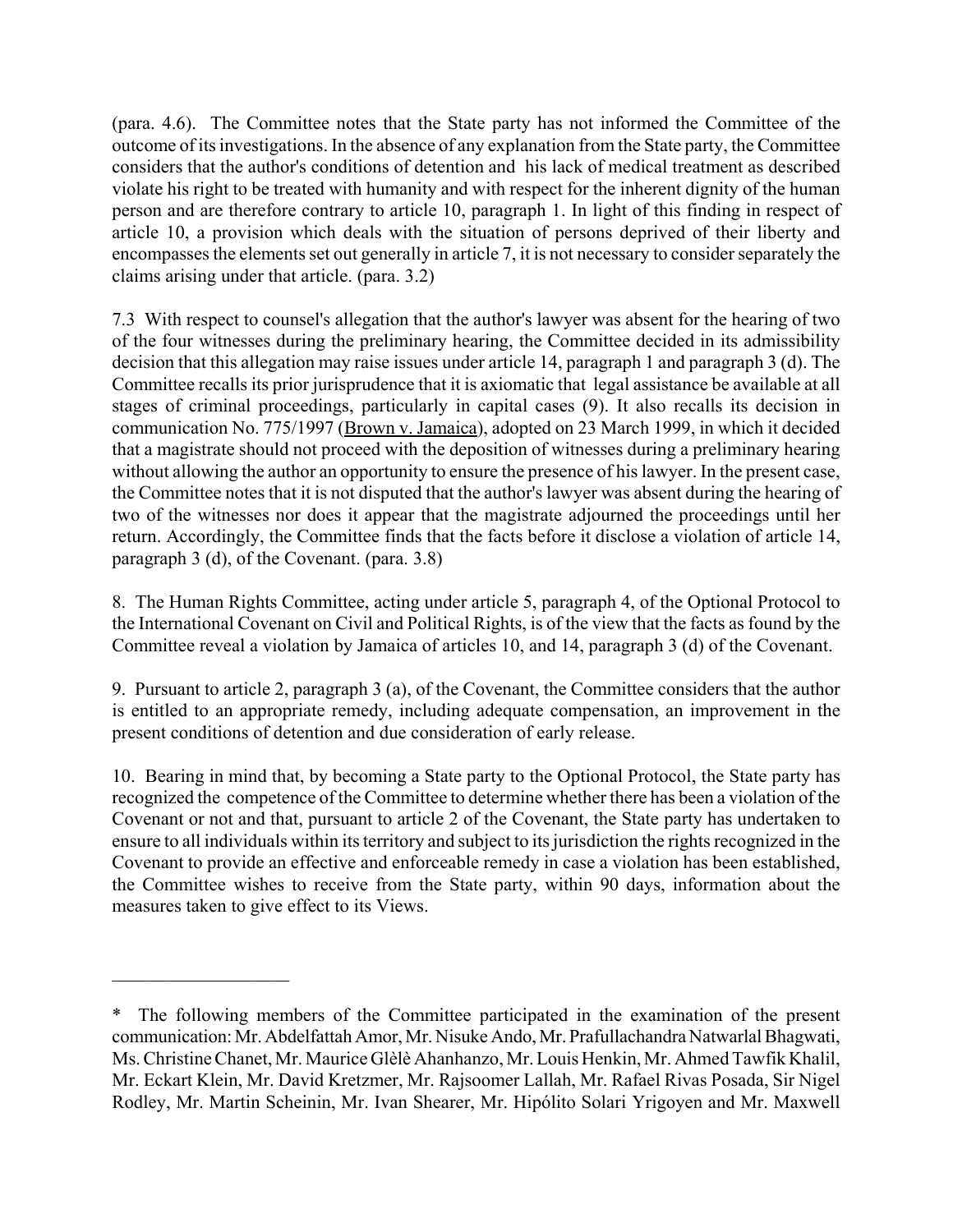Yalden.

[Adopted in English, French and Spanish, the English text being the original version. Subsequently to be translated also in Arabic, Chinese and Russian as part of the Committee's annual report to the General Assembly.]

# Notes

(1) At the trial, the case rested on the eyewitness evidence of three witnesses. They alleged that they saw Simpson coming to George S. Cockett's grocery, where Cecil Cockett (George S. Cockett's father) and his brother Donovan were working at 7.30 p.m. on 8 August 1991. They testified that Simpson drew a gun and fired several shots, outside the shop and in the shop through the window, at Donovan, Cecil and Simon Cockett, which led to the death of Donovan and Cecil Cockett. One of the witnesses testified that a week before the incident, Simpson and Donovan Cockett had an argument in the course of which Simpson threatened to kill the whole family. The author made an unsworn statement in which he denied being present and stated that the accusations against him were being made falsely because one of the witnesses believed that Simpson had informed on him in relation to drug dealing, which had resulted in a police raid a few weeks before the incident.

(2) Counsel specifically refers to the Jamaican Council For Human Rights, America Watch and Amnesty International.

(3) This specific information is provided by counsel from a report compiled by Amnesty International following its mission to St. Catherine's Prison in November 1993.

(4) No further elaboration is provided by counsel or the author in relation to this issue.

(5) Counsel states that the law authorizes the imposition of the death penalty and the holding of an inmate in prison until the sentence of death is executed, and article 17 of the Jamaican Constitution provides that "nothing contained in or done under the authority of any law shall be held to be inconsistent with or in contravention of this section to the extent that the law in question authorizes the infliction of any description of punishment which was lawful in Jamaica immediately before".

(6) Counsel states that as reported by the Jamaican Council for Human Rights and Amnesty International, "prisoners do not receive adequate redress from the prisoners' internal complaints procedure" and "serious complaints apparently (have) not been acted upon, (and) prisoners are alleged to have suffered reprisals from warders after complaining about ill-treatment".

(7) See *inter alia*, the Committee's decision in communication No. 536/1993, Perera v. Australia, declared inadmissible on 28 March 1995.

(8) See communication No. 558/1994, Errol Johnson v. Jamaica, Views adopted on 22 March 1996.